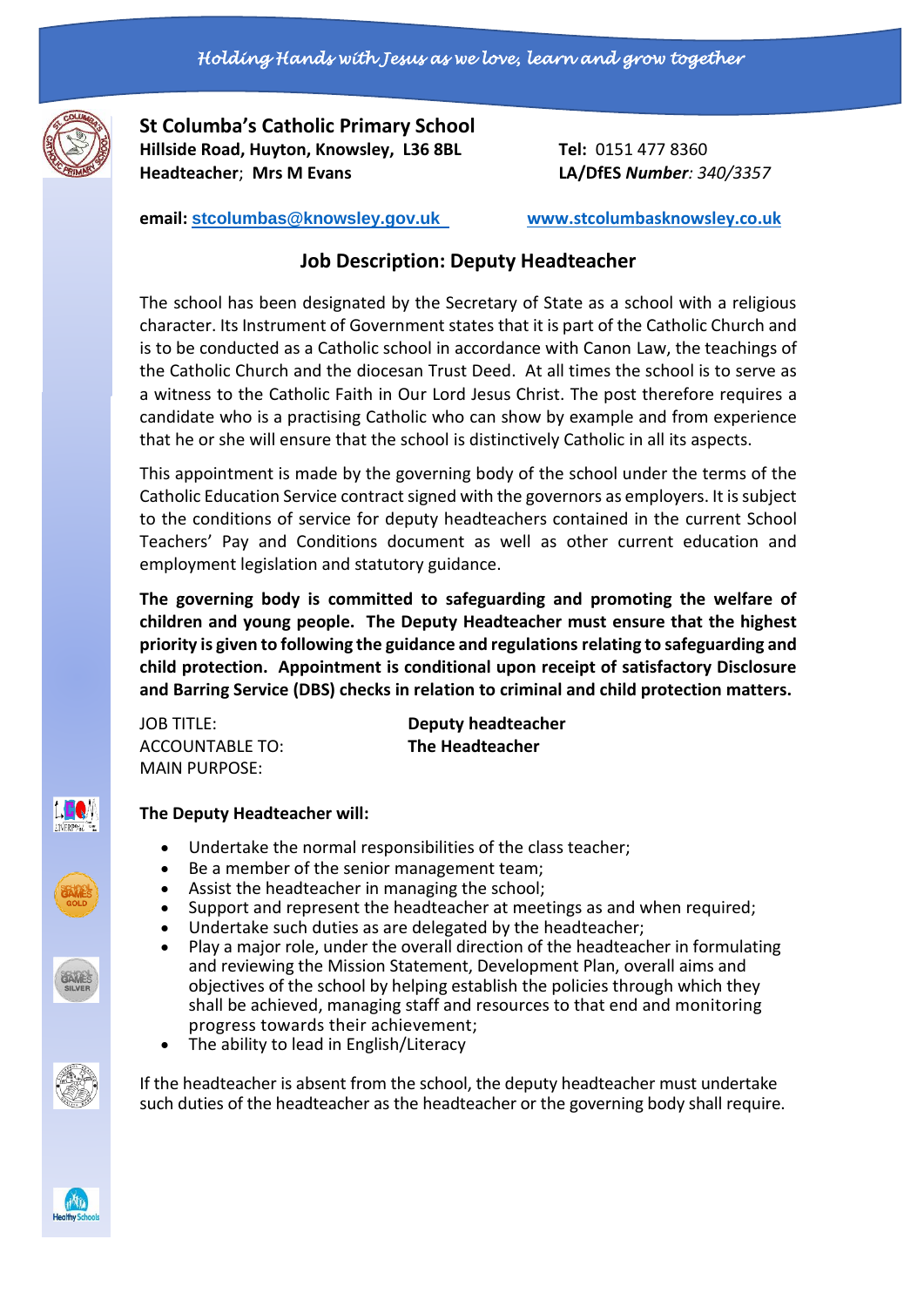#### **MAIN TASKS:**

*The specific nature and balance of these responsibilities may vary from time to time and be distributed amongst other holders of the post of deputy or assistant headteacher.*

#### **1. Class teacher responsibilities**

- 1.1 To carry out the duties of a school teacher as set out in the current School Teachers' Pay and Conditions Document.
- 1.2 To carry out the duties of a general class teacher as detailed in the school's class teacher job description, including the provision of cover for absent teachers.
- 1.3 If required, to be responsible for a specific class or age group of children to be decided on appointment.

# **2. The internal organisation, management and control of the school**

- 2.1 To have specific responsibilities to be agreed upon appointment.
- 2.2 To contribute to:
	- Fulfilling the school's Mission Statement
	- Maintaining/Developing the Catholic ethos, values and purposes of the school
	- Formulating the aims and objectives of the school and policies for their implementation
	- A development plan which will translate school aims and policies into actions
	- Monitoring and evaluating the performance of the school and its achievements as a Catholic school
	- Implementing the governing body's policies on equal opportunity issues for all staff and pupils in relation to sex, gender, race, disability and special needs
	- The efficient organisation, management and supervision of school routines

# **3. Curriculum Development**

- 3.1 To contribute to:
	- The development, organisation and implementation of the school's curriculum
	- School policies on curriculum, teaching and learning styles, assessment, recording and reporting
	- Ensuring that the learning and teaching provided by different departments and teaching teams form a co-ordinated, coherent curriculum entitlement for individuals, including these with special educational needs
	- Ensuring that the diocesan policy on religious education is fulfilled
	- Ensuring arrangements for the daily act of collective worship and the spiritual life of the school
	- Providing curriculum for the spiritual, moral, social and cultural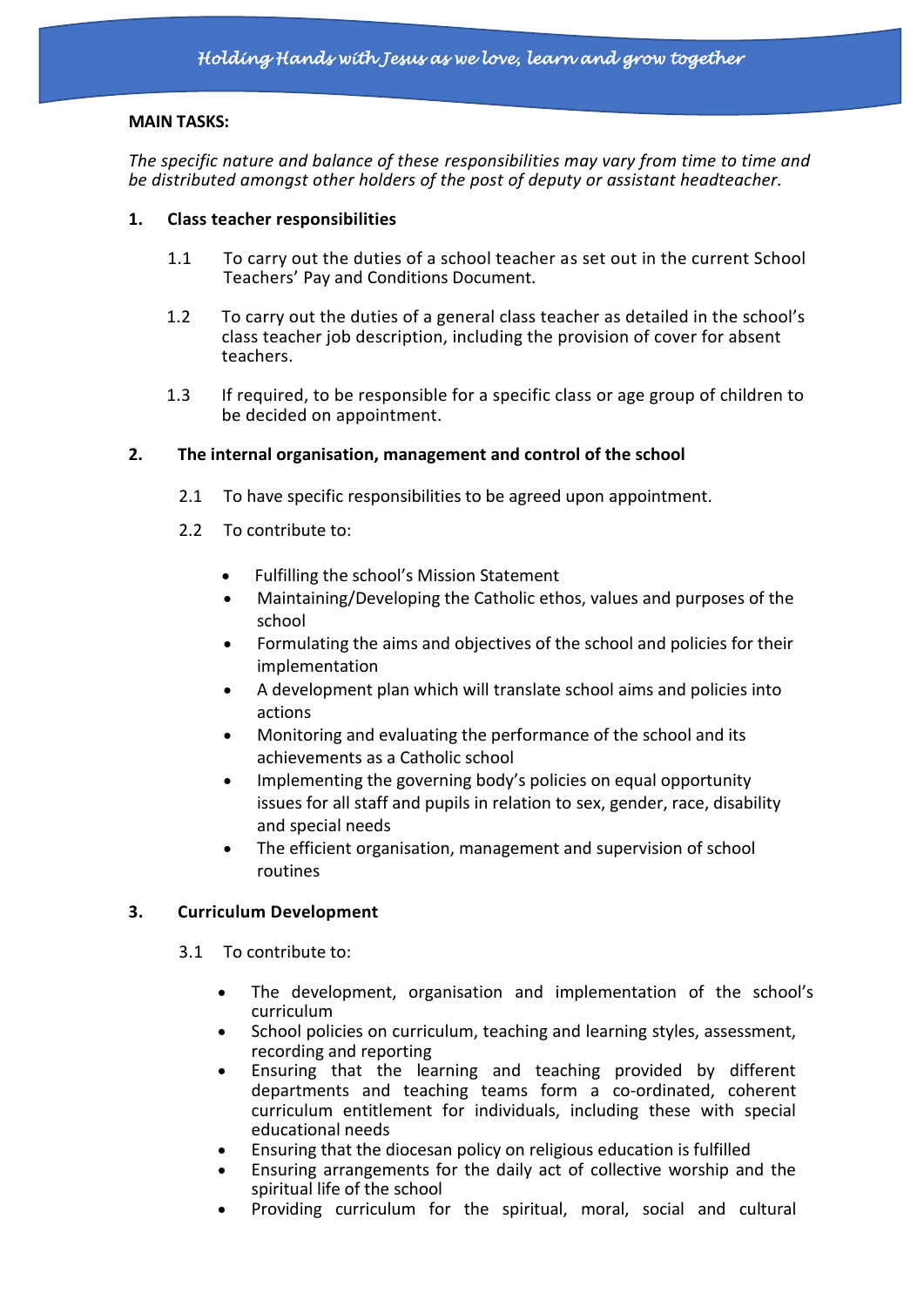development of all pupils in line with distinctive Catholic nature, purpose and aims of the school

- Providing high quality personal, social, health education and citizenship in accordance with the teachings and doctrines of the Catholic Church
- Ensuring that information on pupil progress is used to improve teaching and learning to inform and motivate pupils, to inform parents, to provide necessary references for other educational institutions and employers, and to aid governors in their future management of the school
- Ensuring that the individual pupil's continuity of learning and effective progression of achievement are provided
- The promotion of extra-curricular activities in accordance with the educational aims and Catholic ethos of the school

# **4. Pupil care**

- 4.1 To contribute to:
	- The development, organisation and implementation of the school's policy for personal and social development of pupils including pastoral care and guidance in accordance with the teachings & doctrines of the Catholic Church
	- The effective induction of pupils
	- The determination of appropriate pupil groupings
	- The promotion among pupils of standards of conduct/discipline and a proper regard for authority, the encouragement of good behaviour and commitment to the common good
	- The development among pupils of self-discipline
	- The handling of individual disciplinary cases

# **5. The management of staff**

- 5.1 To participate in the selection and deployment of teaching and non-teaching staff of the school
- 5.2 To contribute to good management practice by ensuring positive staff participation, effective communication and procedures
- 5.3 To participate in arrangements made in accordance with the regulations for the appraisal of the performance of teachers in school
- 5.4 To contribute to staff development policies appropriate to the Catholic nature of the school in relation to:
	- The induction of new and newly qualified teachers and other staff
	- The provision of professional advice and support and the identification of training needs
	- Students under training/work experience
- 5.5 To demonstrate effective leadership, representation and liaison both within the school and other interested or involved persons or bodies.
- 5.6 To maintain good relationships with individuals, groups and staff unions and associations.